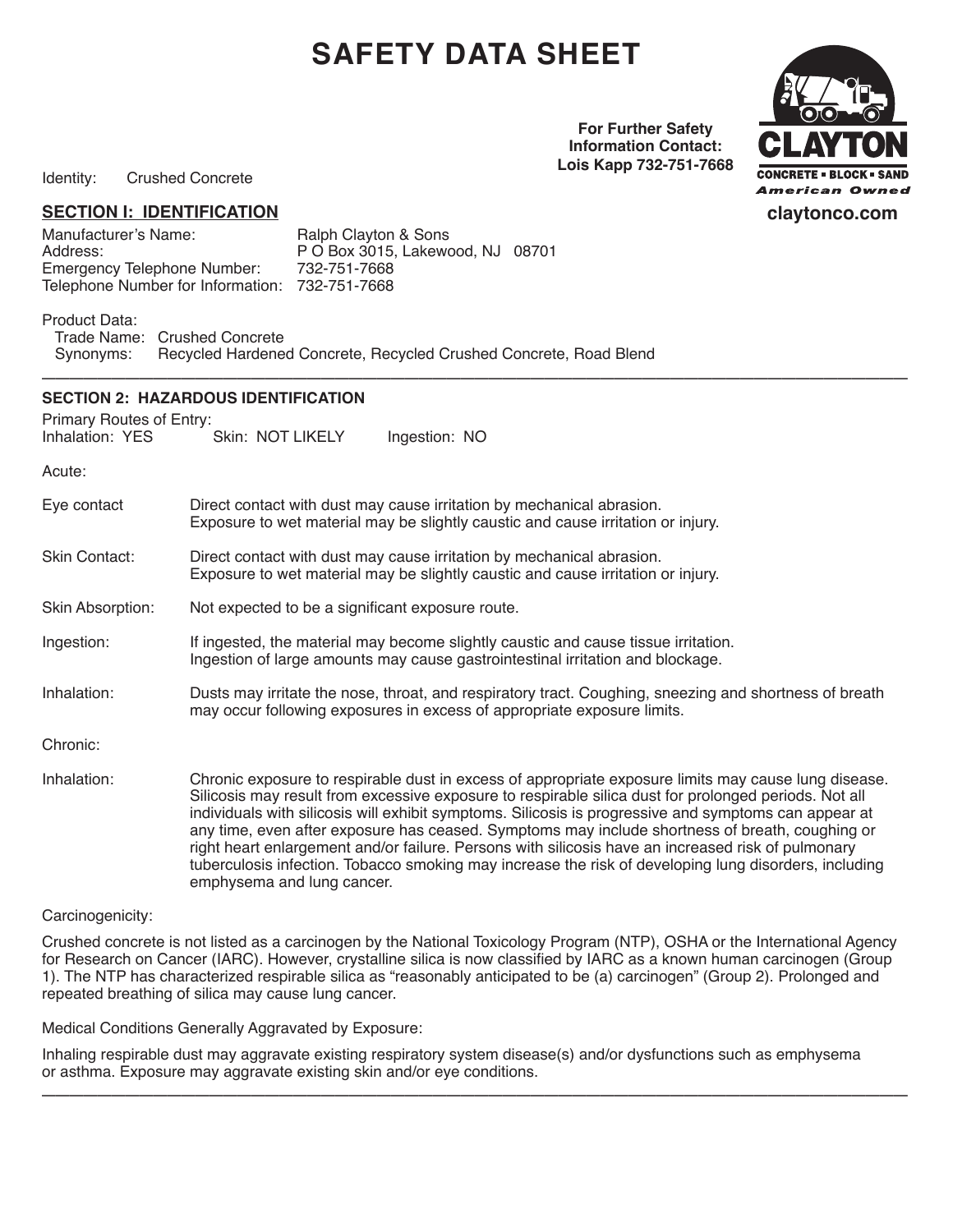#### **Section 3: Composition/Information on Ingredients\*\*\***

| Component                                 | Percent by Wt. | CAS No.    | <b>OSHA PEL-TWA</b><br>(mg/m <sup>3</sup> ) | <b>ACGIH TLV-TWA</b><br>(mg/m <sup>3</sup> ) | <b>NIOSH</b><br>(mg/m <sup>3</sup> ) |
|-------------------------------------------|----------------|------------|---------------------------------------------|----------------------------------------------|--------------------------------------|
| Aggregate<br><b>Mixture</b>               | 60-95          | 1317-65-3  | $15(T)^*$<br>5(R)                           | 10 $(T)$<br>5(R)                             | 10 $(T)$                             |
| Crystalline<br>Silica                     | $0 - 90$       | 14808-60-7 | $[30/(%SiO, +2)]$ T<br>$[10/(%SiO2+2)]R$    | 0.025                                        | .05                                  |
| Portland<br>Cement**                      | $3 - 40$       | 65997-15-1 | 10(T)                                       | 1(R)<br>5(R)                                 | 10(T)<br>5(R)                        |
| Particulate not<br>Otherwise<br>Regulated | ----           | <b>NA</b>  | 15(T)                                       | 10(T)<br>5(R)                                | ----<br>3(R)                         |

 $*T$  = Total Dust R = Respirable Dust

\*\*Exposure limits for components note with \*\* contain no asbestos and <1% crystalline silica. \*\*\*Individual composition of ingredients will vary between types of crushed concrete. It will also vary depending upon the original properties and composition of materials crushed.

May contain trace amounts of organic and inorganic material.

Concrete is a mixture of gravel or rock, sand, Portland Cement and water. It may also contain fly ash, slag, silica fume, calcined clay, fibers (metallic or organic) and color pigment. Properties and composition of crushed concrete can vary depending on the original properties and composition of the recovered concrete.

Concrete contains cement which is made from materials mined from the earth and processed using energy provided by fuels. Trace amounts of chemicals may be detected during chemical analysis. For example, cement may contain trace amounts of calcium oxide (also known as free lime or quick lime), free magnesium oxide, potassium and sodium sulfate compounds, chromium compounds, nickel compounds and other trace compounds. **\_\_\_\_\_\_\_\_\_\_\_\_\_\_\_\_\_\_\_\_\_\_\_\_\_\_\_\_\_\_\_\_\_\_\_\_\_\_\_\_\_\_\_\_\_\_\_\_\_\_\_\_\_\_\_\_\_\_\_\_\_\_**

| <b>SECTION 4: FIRST AID MEASURES</b> |                     |                                                                                                                                                             |
|--------------------------------------|---------------------|-------------------------------------------------------------------------------------------------------------------------------------------------------------|
| Routes of Entry:                     | Eye Contact:        | Rinse eyes thoroughly with water for at least 15 minutes, including under lids,<br>to remove all particles. Seek medical attention for abrasions and burns. |
|                                      | <b>Skin Contact</b> | Wash with cool water and a pH neutral soap or a mild skin detergent.<br>Seek medical attention for rash, burns, irritation, dermatitis.                     |
|                                      | Inhalation:         | Move person to fresh air. Seek medical attention for discomfort or if coughing or<br>other symptoms do not subside.                                         |
|                                      | Ingestion:          | Do not induce vomiting. If conscious, have person drink plenty of water.<br>Seek medical attention or contact poison control center immediately.            |
|                                      |                     |                                                                                                                                                             |

#### **Section 5: Fire Fighting Measures**

| Flash Point: N/A Flammable Limits: N/A LEL: N/A UEL: N/A Extinguishing Media: N/A |  |                                          |  |
|-----------------------------------------------------------------------------------|--|------------------------------------------|--|
| Special Fire Fighting Procedures: None                                            |  | Unusual Fire and Explosion Hazards: None |  |
|                                                                                   |  |                                          |  |

#### **Section 6: Accidental Release Measures**

The personal protection and controls identified in Section 8 or the SDS should be applied as appropriate.

If material is Released or Spilled:

Spilled materials, where dust can be generated, may overexpose cleanup personnel to respirable silica and dust. Wetting of spilled material and/or use of respiratory protective equipment may be necessary. Do not dry sweep spilled material.

Waste Disposal Method:

Dispose of waste materials only in accordance with applicable federal, state and local laws and regulations. May be recycled. **\_\_\_\_\_\_\_\_\_\_\_\_\_\_\_\_\_\_\_\_\_\_\_\_\_\_\_\_\_\_\_\_\_\_\_\_\_\_\_\_\_\_\_\_\_\_\_\_\_\_\_\_\_\_\_\_\_\_\_\_\_\_**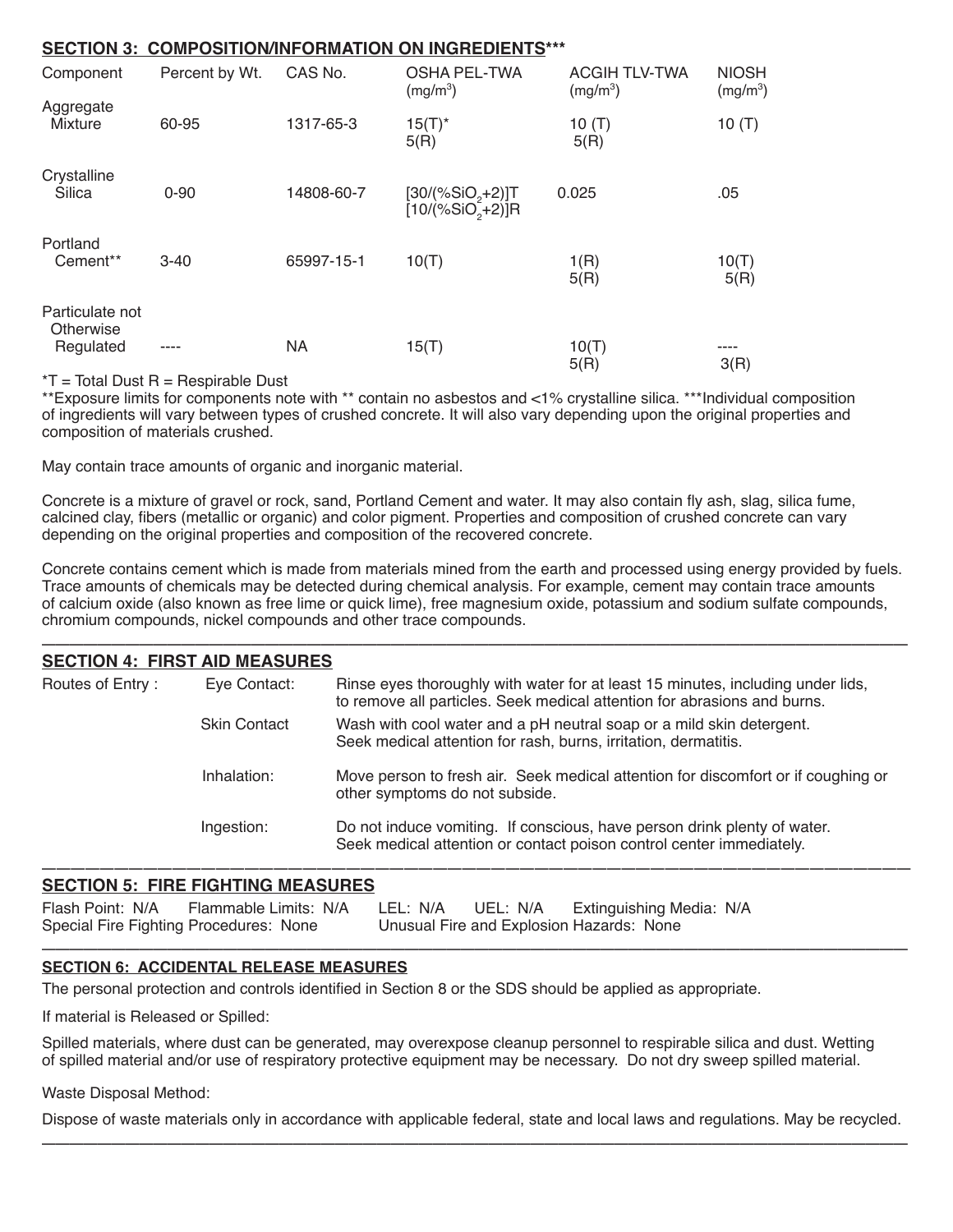# **Section 7: Handling and Storage**

Respirable silica and dust may be generated during crushing, processing, handling and storage when hardened product is subjected to mechanical forces. The personal protection and controls identified in Section 8 of the SDS should be applied as appropriate. Do not store or handle near food and beverages or smoking materials. **\_\_\_\_\_\_\_\_\_\_\_\_\_\_\_\_\_\_\_\_\_\_\_\_\_\_\_\_\_\_\_\_\_\_\_\_\_\_\_\_\_\_\_\_\_\_\_\_\_\_\_\_\_\_\_\_\_\_\_\_\_\_**

## **Section 8: Exposure Controls/Personal Protection**

(See Section 3 for permissible exposure limits)

Ventilation:

Local exhaust or general ventilation adequate to maintain exposures below appropriate exposure limits.

Other:

Respirable dust and silica levels should be monitored regularly. Dust and silica levels in excess of appropriate exposure limits should be reduced by all feasible engineering controls, including (but not limited to) wet suppression, ventilation, process enclosure and enclosed employee work stations.

Respiratory Protection:

When dust or silica levels exceed or are likely to exceed appropriate exposure limits, follow MSHA or OSHA regulations, as appropriate, for use of NIOSH-approved respiratory protection equipment.

Skin Protection:

Protective gloves, shoes and protective clothing should be worn to avoid contact with skin.

Eye Protection:

Safety glasses with side shields should be worn as minimum protection. Dust goggles should be worn when excessive (visible) dust conditions are present or anticipated. Contact lenses should not be worn when working with this product.

#### Hygiene:

Periodically wash exposed skin with pH-neutral soap. Wash again before eating, drinking, smoking and using toilet facilities. Wash work clothes after each use. **\_\_\_\_\_\_\_\_\_\_\_\_\_\_\_\_\_\_\_\_\_\_\_\_\_\_\_\_\_\_\_\_\_\_\_\_\_\_\_\_\_\_\_\_\_\_\_\_\_\_\_\_\_\_\_\_\_\_\_\_\_\_**

# **Section 9: Physical and Chemical Properties**

| <b>Physical State:</b> | Solid                     | Evaporation Rate:    | ΝA          |
|------------------------|---------------------------|----------------------|-------------|
| Appearance:            | Various Colors and Shapes | pH (in water):       |             |
| Odor:                  | None                      | Boiling Point:       | None-Solid  |
| Vapor Pressure:        | NA                        | Freezing Point:      | None-Solid  |
| Vapor Density:         | NA                        | Viscosity:           | None-Solid  |
| Specific Gravity:      | 2.5                       | Solubility in Water: | Not Soluble |
|                        |                           |                      |             |

#### **Section 10: Stability and Reactivity**

| Stability:                              | <b>STABLE</b>  |
|-----------------------------------------|----------------|
| Conditions to Avoid:                    | None           |
| Incompatibility (Material to Avoid):    | None           |
| Hazardous Decomposition or By-Products: | None           |
| Hazardous Polymerization:               | Will Not Occur |
|                                         |                |

#### **Section 11: Toxilogical Information**

Quartz exposure may lead to silicosis, asthma, emphysema or other respiratory problems. Exposure to quartz dust has been associated with lung cancer. Acute exposure to dust from these products may irritate mucous membranes, such as eye, nose and throat; may cause skin irritation and may aggravate existing respiratory conditions. **\_\_\_\_\_\_\_\_\_\_\_\_\_\_\_\_\_\_\_\_\_\_\_\_\_\_\_\_\_\_\_\_\_\_\_\_\_\_\_\_\_\_\_\_\_\_\_\_\_\_\_\_\_\_\_\_\_\_\_\_\_\_**

## **Section 12: Ecological Information and - NA \_\_\_\_\_\_\_\_\_\_\_\_\_\_\_\_\_\_\_\_\_\_\_\_\_\_\_\_\_\_\_\_\_\_\_\_\_\_\_\_\_\_\_\_\_\_\_\_\_\_\_\_\_\_\_\_\_\_\_\_\_\_**

# **Section 13: Disposal Considerations**

Dispose of wasted and containers in compliance with applicable Federal, State, Provincial and Local regulations. **\_\_\_\_\_\_\_\_\_\_\_\_\_\_\_\_\_\_\_\_\_\_\_\_\_\_\_\_\_\_\_\_\_\_\_\_\_\_\_\_\_\_\_\_\_\_\_\_\_\_\_\_\_\_\_\_\_\_\_\_\_\_**

# **Section 14: Transport Information**

This product is not classified as a Hazardous Material under U.S. DOT or Canadian TDG regulations **\_\_\_\_\_\_\_\_\_\_\_\_\_\_\_\_\_\_\_\_\_\_\_\_\_\_\_\_\_\_\_\_\_\_\_\_\_\_\_\_\_\_\_\_\_\_\_\_\_\_\_\_\_\_\_\_\_\_\_\_\_\_**